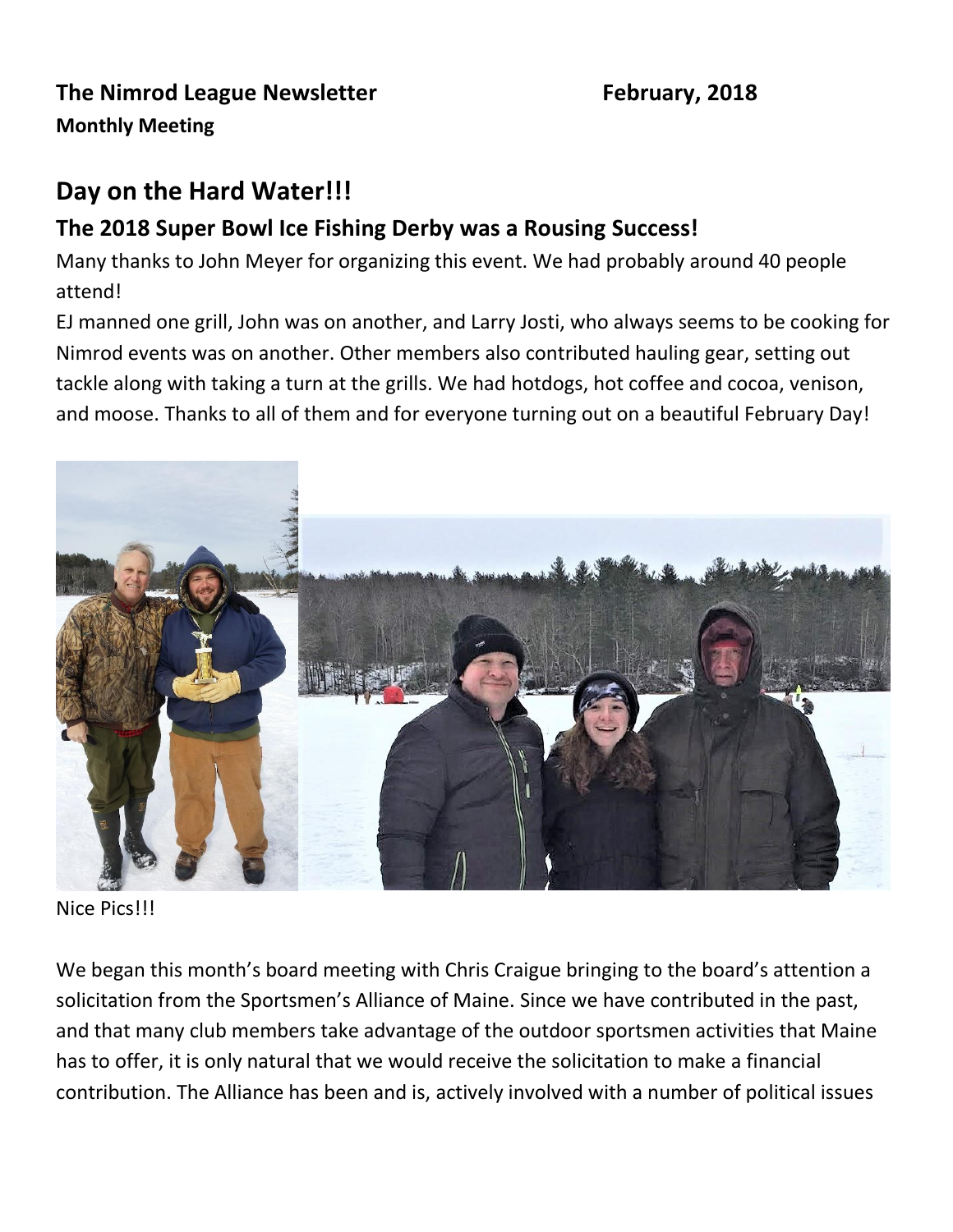affecting sportsmen. The board discussed our past involvement and decided to renew our membership and make a \$100 contribution.

Maryanne arrived a little late and as soon as her laptop booted up, she regaled us with the minutes from last month's meeting. She then relayed our most recent communications. We received the 8-Point Sportsmen's Club newsletter, and a survey request from the American Tree Farm System. Chris asks members who are Princeton residents to look on the town's website for the date of a meeting that concerns the size of signs. Permanent, temporary, on buildings, and stand-alone signs will all be addressed. Chris plans on attending just to make sure we comply.

With the Secretary's report complete, we then moved on to the Treasurer's report. Cindy Smith gave us an update on all our balances and expenditures. All was in order.

We have another story this month from Jim Crystoff in Amook Bay, Alaska. He sends warm regards to all of us. It is a fishing tale that features our very own, EJ! Yes, the infamous Eric Johansen and Jim were high school buddies and this ole' story comes from that time just after high school graduation in 1980. Please enjoy the story in our Good and Welfare section.

To everyone, please send me any outdoor stories you may have. We'd love to hear about your latest exploits! I'll serve as editor and get the story into a presentable format, subject to your approval before publishing. Please email me, Chris Erali, at [eralic23@gmail.com](mailto:eralic23@gmail.com) Monthly Meetings are always the 2<sup>nd</sup> Tuesday of the month at the Clubhouse – **Next Meeting: February 13, 2018**. Make it a point to attend if you can. From 6:00 – 6:45 pm for a cocktail and socializing – then we serve the best \$5 meal in town! Club business discussed with occasional guest speakers from 7:15 - 8:30 ish. It is usually an early night unless someone gets long-winded…

#### **Speakers**

Please let us know if you have a suggestion for a speaker at a future meeting.

#### **Monthly Safety Tip and Topic for Discussion:**

## **"Make sure ice is safe. Refer to Mass Wildlife for Guidelines."**

Here's the link:

https://www.mass.gov/service-details/ice-strength-and-safety

#### **New Business**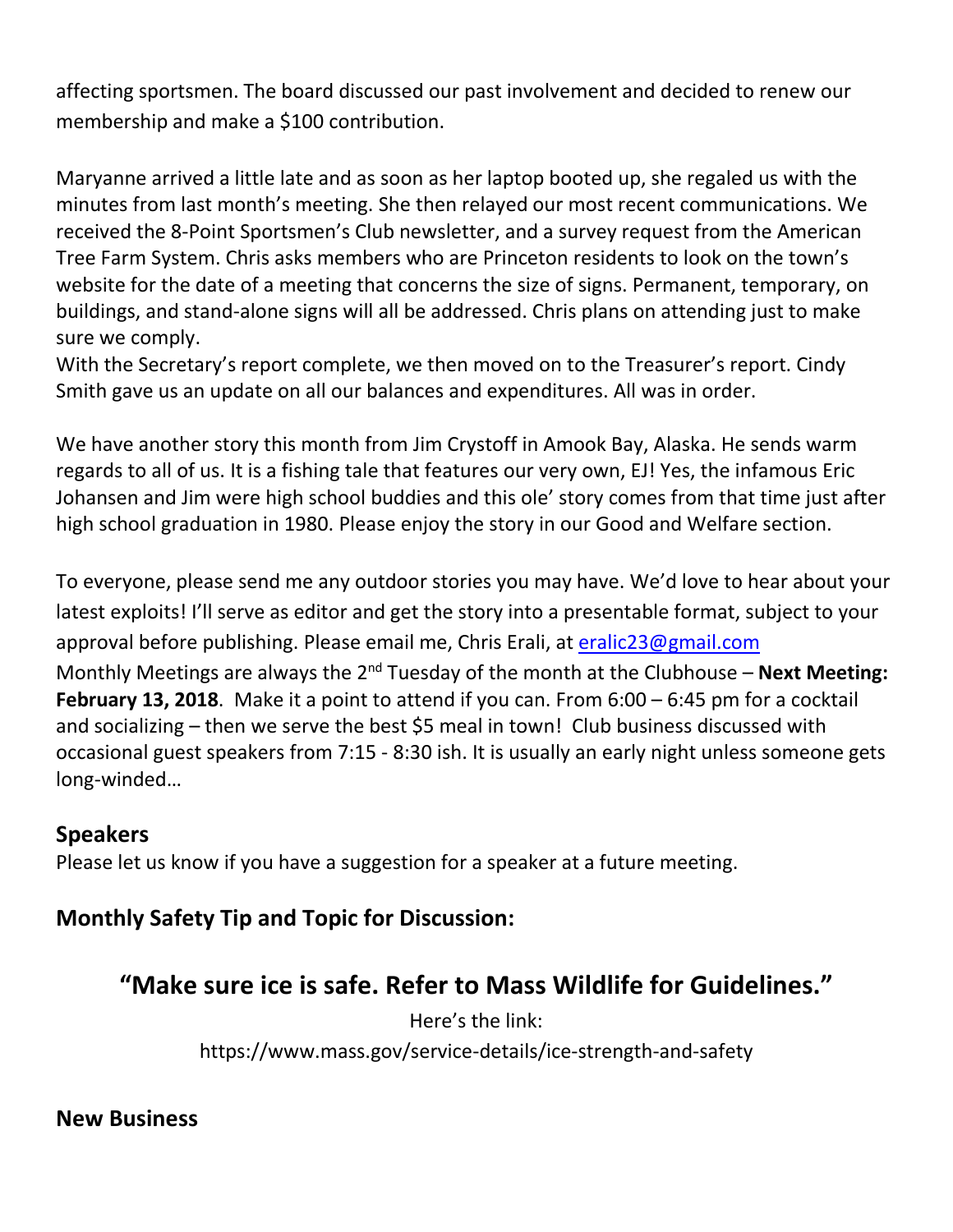Pat Orrell reminded everyone that our grill needs replacing and that we have it in the budget for this year. His research landed him on a Weber model. He will talk to Jed's for pricing which should run somewhere around \$1,500. Jed's is THE place to purchase it. They put it together, deliver it, set it up, and haul away the old one. We will bring it up at the next general meeting. Joe Afonso brought up the idea of a Turkey Clinic on a Sunday in March. Matt O'Leary would instruct, and we would provide the food for the kids.

Tina Gianos had a good idea for Good and Welfare. She suggests a planting for someone's passing. It would be a tradition rather than sending flowers. We would have a conversation with the individual family if we or they would like to memorialize their loved one in this manner. There was much discussion, and all agreed it would be nice to have the option.

#### **Membership**

As of the night of the board meeting, we had 91 unpaid dues for this year. Please get your dues paid. Not only does it get you a spot, but it makes Paul Fraser's life much easier. He'd like nothing more than to finalize this task sooner rather than later.

We have 8 new members to bring before the membership this month. They are George Kaminski and Michael Gormly from Holden, David Orciuch and Geoffrey Weaver, both from Hubbardston, a junior member, Duncan Phyfe of Asburnham, Mike Petruzzi of Worcester, and lastly a family membership for Chris and Kim Killam of Jefferson. To our 8 new prospective members, please join us on **our next general monthly meeting, Tuesday, February 13**, **2018,**  when we welcome you to our club.

## **Board of Trustees**

All audits in order.

## **Trap/Skeet**

Thursday nights are still a little quiet. We need a break in the weather.

Remember, Trap and Skeet is every Thursday night from 6:00 PM to 9:00 PM. It is open to the public, so bring a friend and join in a night of good fellowship and shooting.

## **Kitchen**

## **Spring Clean-up Day: Saturday, March 31, 2018**

## **Coffee and Doughnuts- 8 AM**

Cleaning will be completed before noon. This is a good way to earn work hour credit, and for new members to meet some "old timers" and become active in our club. Volunteers should call Bruce Ebbeson [508 853 1589.](tel:508%20853%201589) Bruce is cooking at our general meeting meal in March and could use some help at 4 PM that day, March 13. No experience, nor cooking skills necessary. Call Bruce to volunteer.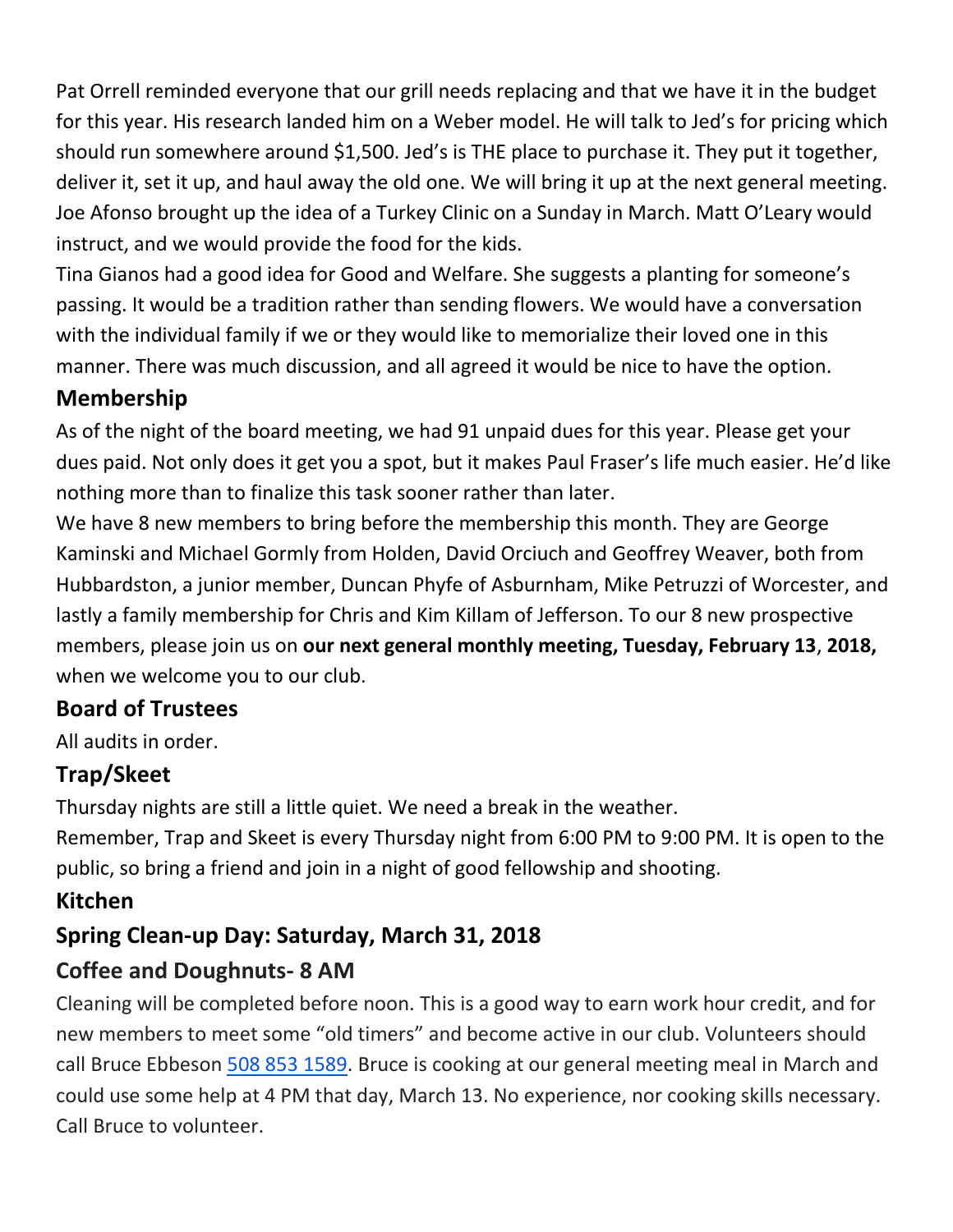Sam's Club, which had been our source for various foodstuffs, is closing. Bruce is looking into alternative vendors. Upcoming chefs for our meetings are: this month, Eric and Cindy Smith, Bruce Ebbeson in March, Dan French in April, and Pat Orrell in May.

The Worcester County League banquet is April 20, 2018. Pat and his culinary crew will be providing the gastronomic delights on that evening.

#### *Reminder:*

The FDA Food Code requires that we mark the date of all leftovers. The code requires all time and temperature sensitive food products be labeled, including leftovers.

### **Leftovers are only good for a week!**

To protect the health and safety of our members, **please throw away expired leftovers and any undated leftovers.** Dave Oriol and Bruce Ebbeson appreciate your help and cooperation regarding this issue. Thanks!

#### **Game Dinner**

Our game dinner is scheduled for May in 2018. So far, we have moose, deer and a few pheasant. Please leave any donations for our dinner in the kitchen freezer and notify Bruce Ebbeson at 508-853-1589.

Remember to label all packages to identify type of game and date.

## **Rifle Range**

Gil Laverne reported that the range is in good shape and Tom is feeling better as well. Please remember, "Carry in. Carry out." Pizza boxes, and fast food wrappers should be carried out by the people who brought them in. We do not have a trash service for the Range. The gate entrance has been icy. The board noted that we used to have a sand bucket at the top of the entrance. Discussion followed, and we did get the ramp sanded. There also was a discussion about old brass from the range. Norco collects and sells their old brass for \$45 a 5 gallon bucket. We have 2 collection buckets at the range, one for brass, and one for misfires. Please use those and maintain the range condition.

#### **House**

Ralph reports the cell phone booster is up and running. We are looking for help installing our new flooring. Volunteers are welcome. No experience and no tools necessary. The electrical in our library needs to be completed along with another outlet downstairs. If anyone has electrician skills or knows someone who will donate their time, please see Ralph to get this chore finished. This has been unfinished for several years!

*Special request!!! Make sure the trash goes out, including cans and bottles from the Bar.*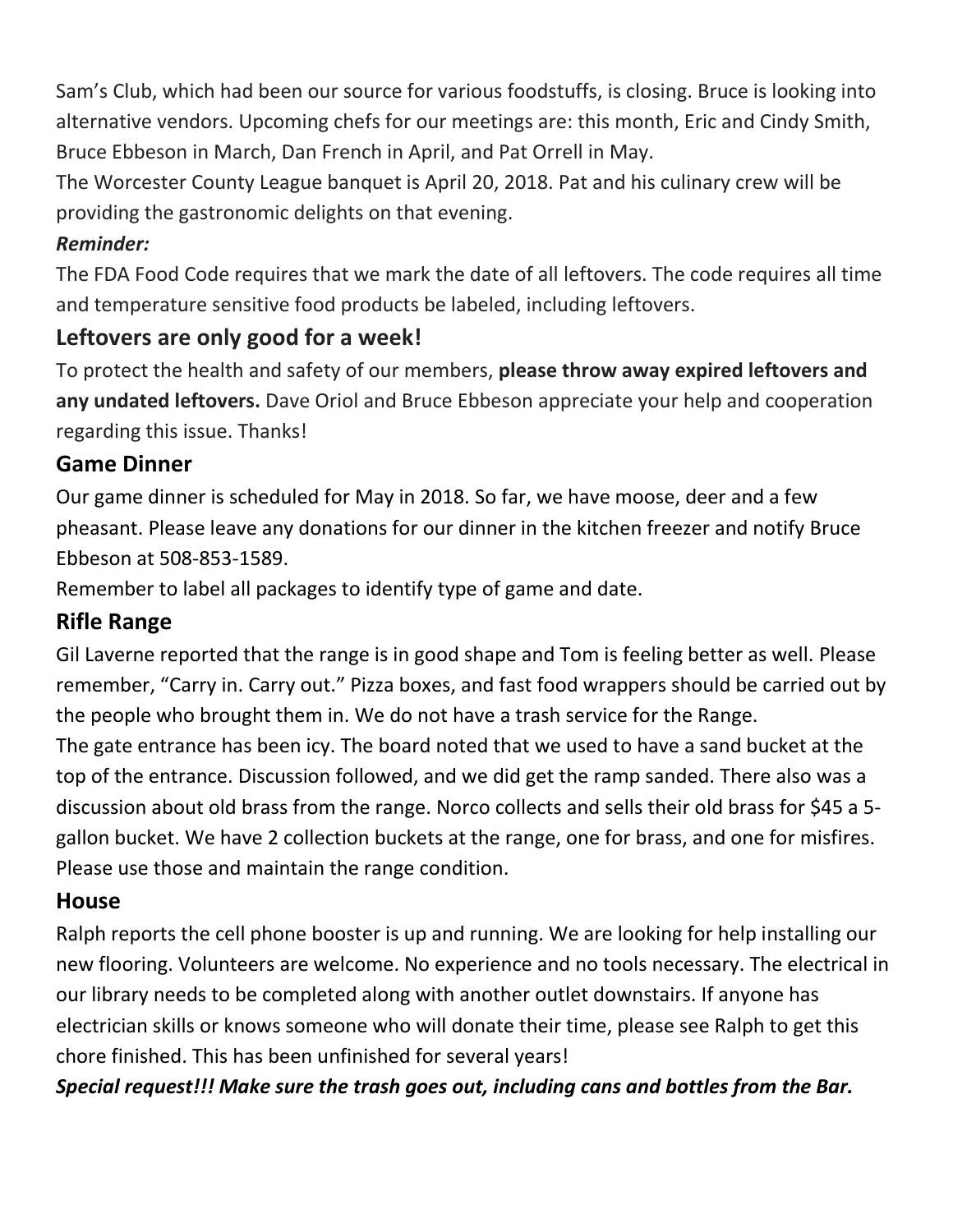## **Executive Board**

This month's meeting adjourned at 9:03 PM. We aim for the newsletter to convey the highlights. E Board meetings are held at 7 PM the last Tuesday of the month. Members are welcome if you would like to come and observe our club's operation. Our membership can be very proud of the board and the time and effort that is made by everyone to keep our club running smoothly. Member concerns are always addressed. Many times, one board member will inform others that a single member voiced a certain matter that he/she found troubling. Our club can rest assured that any points brought up by a member are ALWAYS brought to the attention of the entire board.

## **Grounds**

Neal Whitehead always needs help with snow blowing, shoveling, any other snow removal maintenance chores. There is a lot of "cleaning up" that needs to be done after a snowstorm and plowing.

*PLEASE VOLUNTEER!* Just show up with a shovel and pitch in. Thanks!

## **Land Use**

Chris Craigue updated the board on the status of our legal case. Kevin Chviruk is ready for spring so he can continue working on the trails. We did not receive the state grant we had applied for clearing and planting. We will review and perhaps change the application to meet their requirements in the future.

## **Finance**

The market fluctuates as we all know. Smart investors stay the course.

## **Bar**

No report. All is well.

## **Birds**

Kevin Chviruk attended a meeting last week at Norco. They discussed the numbers of birds for this past year and projected use for next season. We have a new vendor for pheasants for our Special Hunts. He is in Petersham. The vendor would like a 1/3 deposit with the order. We have used him in the past. Any money that we do put out, we get back as we do the hunts. The hunters pay for the hunts. The board wants a written contract. Farming is not a perfect science. If something goes awry, the contract will require our deposit to be returned. The board decided to move forward with the deposit and the contract.

## **Revenue**

We are thinking of including a raffle for the summer outing. It is an opportunity to raise a little money.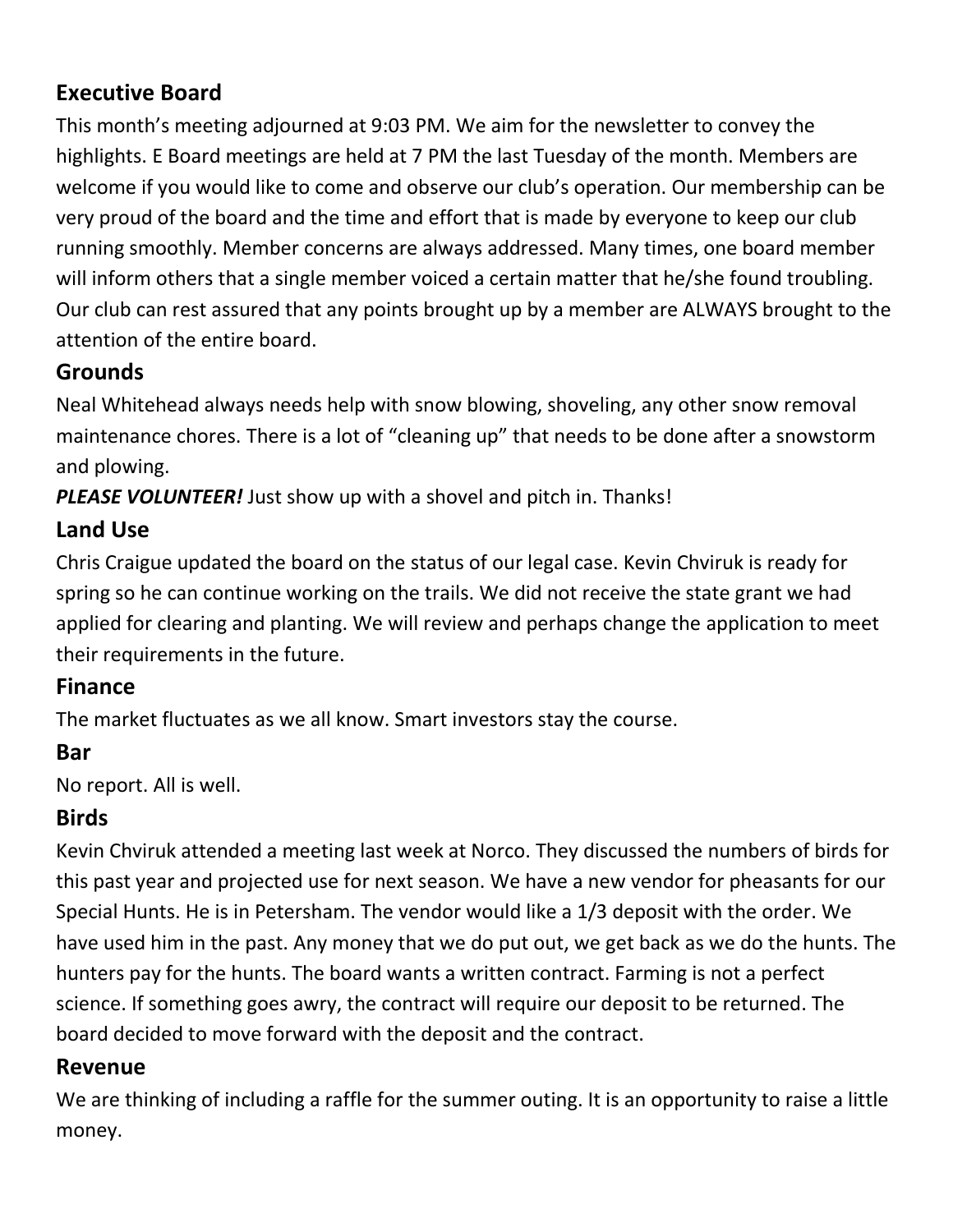### **Archery**

Jason reports that the Boy Scouts #182 would like to shoot Tuesday, March 20 from 6 PM-9 PM. They also would like to do an overnight on April 28. We also are starting an Archery Team. This will begin as a clinic to get competition shooters at a higher level of competency. The time would be weekly on Monday nights from 6-9 PM. A fee will be charged for students and it will be open to the public. There will be no expense to the club. When spring arrives they will move outside. Jason also is working on getting a crossbow speaker for one of our general

meetings. The club will host the **Trail Shoot again on June 30, 2018.**

### **Worcester County League of Sportsmen**

Joe Afonso reports the League is actively working on increasing its land. At present, they are working with state officials on dog control in Wildlife Management Areas. The specific area is around the Rt. 495 belt near Boxboro. There have been multiple incidents of complaints. Everything from dogs being aggressive with other dogs and people. There is a concern because the dogs are allowed to run loose, and owners cannot or will not control them. Even during hunting season, people are walking dogs in the area and disruptions have occurred. The concerns and solutions are wide-ranging. State officials are studying blood tracking during deer season. The idea is that dogs may be used to track a wounded deer.

The lumber was delivered for the bat houses for our Kids' Day about 2 weeks ago, and we had plenty of volunteers to help with cutting it to size. Many clubs' members came and cut enough for 170 bat houses. The whole day's work was complete in 3 hours! Kudos go out to members from all the clubs. Many thanks to Nimrod's own: Ralph Cochran, Kevin Chviruk, Larry Josti, Dave Fillow, Maryanne Lane, and Neal Hasset. Nimrod will receive kits for 40 bat houses. Bass Pro donated 50 fishing rods! With bird houses leftover from last year, Kids' Day looks like it will be a busy day!

# **Mark your calendars! Kids' Day, February 18, 2018**

## **11:00 AM to 3:00 PM…..Volunteers needed and welcome! Contact Joe Afonso.**

#### **Grant Writer**

Tina Gianos is the person to see if you have a source of funding. Even if you are not sure, please contact her so that she can research the entity. If a committee wants to have a program for kids or a community, she can look for grants in those areas too. Time can be a factor. She needs at least 3 months to complete the application process. Thanks!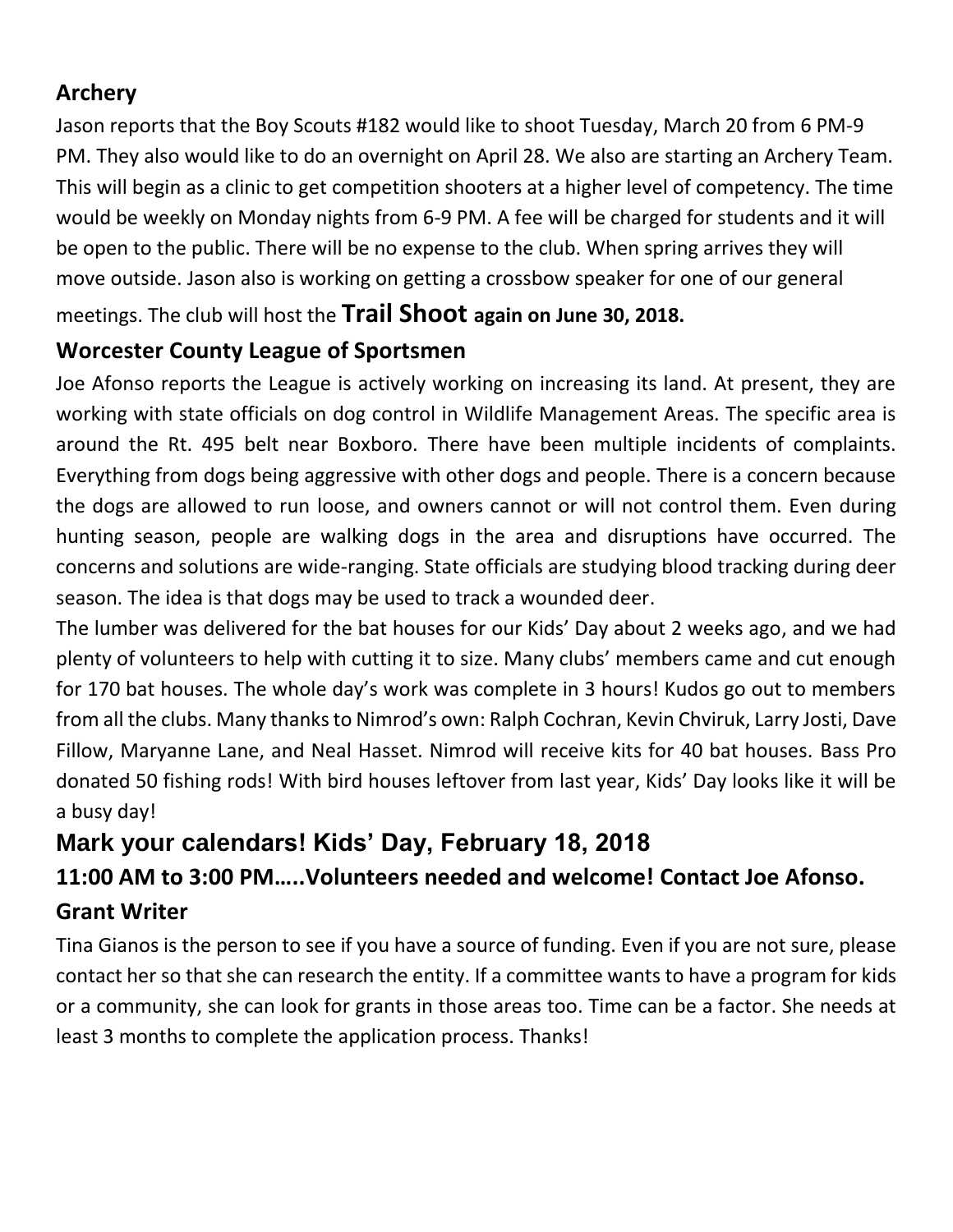#### **Good and Welfare**

Nimrod member, Gary Salerno passed away. Our deepest condolences go out to his family.

Robert Chamberland underwent surgery at Dana Farber. Please keep him in your thoughts and prayers.

Here's this month's adventure.

## **E. J. And Jim's 1980 Albanel Fishing Trip**

 It all started with Paul Kukkonen's movies. Paul was a well-known character in the Worcester County fishing community back then. He had a tackle store on Green Street in Worcester, it was a great place to go for fishing tackle and knowledge. Paul was known to wash his lunch dishes by putting them in the shiner tank in his store. An expert fly tier and fisherman, he mentored many of us, as well as making and showing the best hunting and fishing movies you can find. The best part of a Paul Kukkonen movie night though was his narration, Paul was lubricated by a brown liquid from Lynchburg. E.J. and I went to one of Paul's movie nights, our senior year at Wachusett High School, 1979-80. The movies included Lac Albanel, in Mistassini Provincial Park, Quebec. We were amazed at the fishing there! It was like the glory days of Maine. E.J. and I had mastered both Comet Pond and Quabbin, and we wanted a new challenge. Albanel lay 1,000 miles North at the end of a summer road, the last 125 miles gravel. Those big fish were calling us…

We had a 1964 International Scout with 4 different retreaded tires and real floor boards. (The floor metal had rusted away and been replaced with boards). Our boat was a cobbled together "Quabbin Special", a 14-foot fiberglass job with a 9.9 Chrysler and my father's 3 horse British Seagull. Dad had a shiny new 4x4 pickup he diplomatically offered us for the trip. Not wanting to hurt Dad's feelings, we agreed to use his truck. My Dad was awesome! We set out in June, right after graduation. I don't remember much about the trip up other than it took us 24 hours and we drove straight through. When we got there, we found we had broken the Seagull propeller. Scratch one motor. The 9.9 had developed a problem too. We fished anyway and was it ever good. Trolling spoons and plugs we caught lakers, brookies, walleye, northern pike and whitefish. We hooked fish too big to land and landed some big enough to break our chain stringer. Albanel is a big, cold, wind-swept lake that will kill you if you are not careful. One fellow did meet his maker, rod in hand, while we were there. We saw big boats smashed by the weather. It was sobering even to a couple immortal teenagers! We did meet some interesting people. "Captain Nemo" had driven his Olds 442 station wagon up from New England some place, I wonder what ever happened to that car? "Tony" from Connecticut was called "Al". We found out that this was short for Al Banel… He had been coming there so long